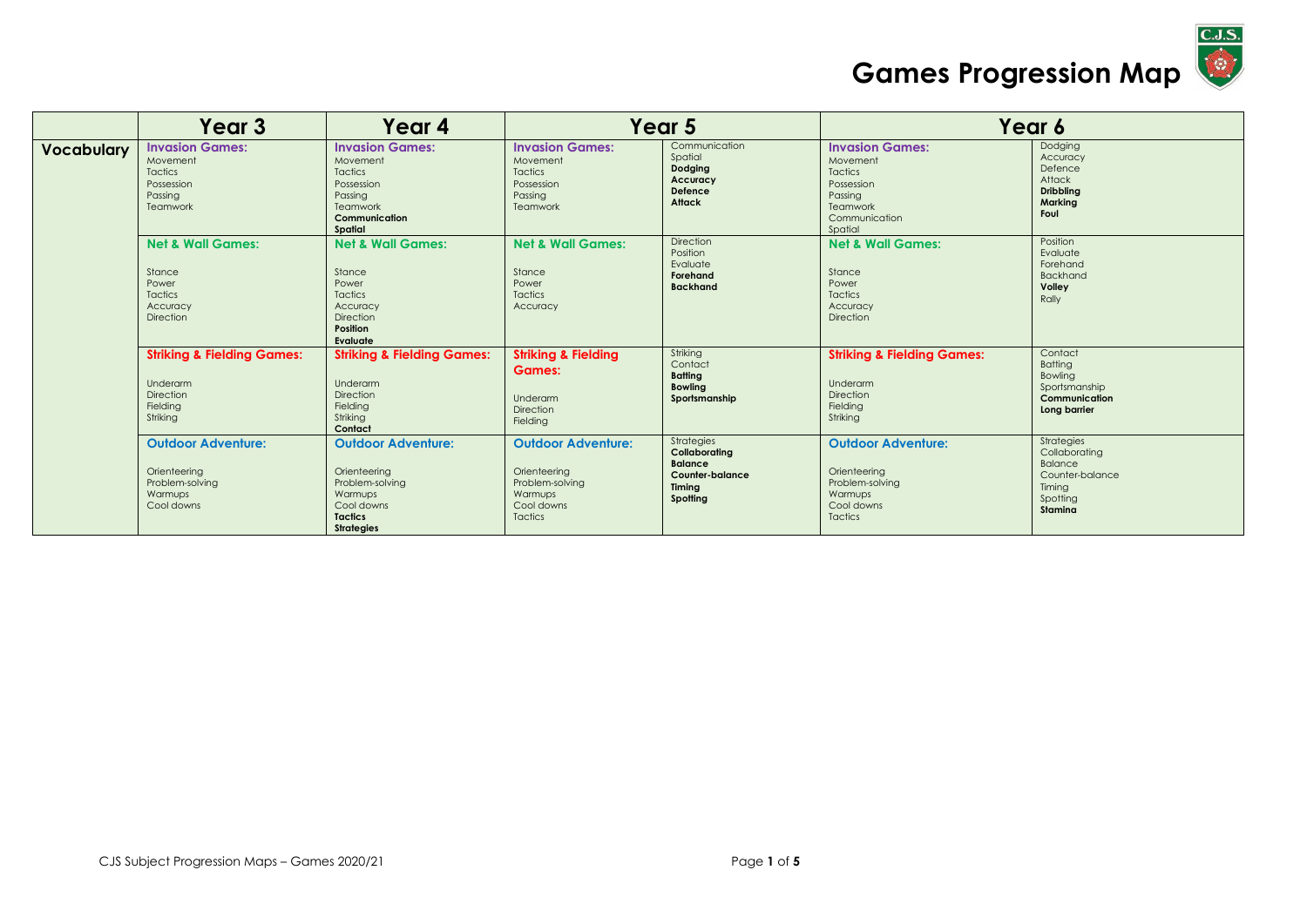

|                   | Year 3                                                                                                                                                                                                                                                                                                                                                                                                                                                                                                                                                                                                                                                                                                                                                                    | Year 4                                                                                                                                                                                                                                                                                                                                                                                                                                                                                                                                                                                                                                                                                            | Year 5                                                                                                                                                                                                                                                                                                                                                                                                                                                                                                                                                                                                                    |                                                                                                                                                                                                                                                                                                                                                                                                                                                                                                                                                                                                                                                                       | Year 6                                                                                                                                                                                                                                                                                                                                                                                                                                                                                                                                                                                                                                                                                                                                             |                                                                                                                                                                                                                                                                                                                                                                                                                                                                                                                                                                                                                                                                                                                                                                                                                                                                                                                          |
|-------------------|---------------------------------------------------------------------------------------------------------------------------------------------------------------------------------------------------------------------------------------------------------------------------------------------------------------------------------------------------------------------------------------------------------------------------------------------------------------------------------------------------------------------------------------------------------------------------------------------------------------------------------------------------------------------------------------------------------------------------------------------------------------------------|---------------------------------------------------------------------------------------------------------------------------------------------------------------------------------------------------------------------------------------------------------------------------------------------------------------------------------------------------------------------------------------------------------------------------------------------------------------------------------------------------------------------------------------------------------------------------------------------------------------------------------------------------------------------------------------------------|---------------------------------------------------------------------------------------------------------------------------------------------------------------------------------------------------------------------------------------------------------------------------------------------------------------------------------------------------------------------------------------------------------------------------------------------------------------------------------------------------------------------------------------------------------------------------------------------------------------------------|-----------------------------------------------------------------------------------------------------------------------------------------------------------------------------------------------------------------------------------------------------------------------------------------------------------------------------------------------------------------------------------------------------------------------------------------------------------------------------------------------------------------------------------------------------------------------------------------------------------------------------------------------------------------------|----------------------------------------------------------------------------------------------------------------------------------------------------------------------------------------------------------------------------------------------------------------------------------------------------------------------------------------------------------------------------------------------------------------------------------------------------------------------------------------------------------------------------------------------------------------------------------------------------------------------------------------------------------------------------------------------------------------------------------------------------|--------------------------------------------------------------------------------------------------------------------------------------------------------------------------------------------------------------------------------------------------------------------------------------------------------------------------------------------------------------------------------------------------------------------------------------------------------------------------------------------------------------------------------------------------------------------------------------------------------------------------------------------------------------------------------------------------------------------------------------------------------------------------------------------------------------------------------------------------------------------------------------------------------------------------|
| Games<br>Invasion | -Identify and perform a<br>range of fundamental<br>movement skills.<br>-Begin to describe simple<br>tactics used in the game to<br>keep possession.<br>-Begin to demonstrate<br>accurate throwing and<br>catching.<br>-Describe the elements of<br>successful passing.<br>-Begin to demonstrate<br>accuracy and control when<br>passing.<br>-Use good teamwork skills<br>when playing a game.<br>-Develop receiving skills.<br>-Begin to identify space<br>when playing in a game.<br>-Explore how to get free<br>from an opponent.<br>-Explore fast, quick<br>movement when trying to<br>get past an opponent.<br>-Begin to show effective<br>communication with team<br>mates.<br>Explore different ways to<br>defend.<br>Demonstrate spatial<br>awareness when moving. | Identify and perform a<br>range of fundamental<br>movement skills.<br>-Describe simple tactics<br>used in the game to keep<br>possession<br>-Show accurate throwing<br>and catching.<br>-Describe the elements of<br>successful passing.<br>-Show accuracy and<br>control when passing.<br>-Use good teamwork skills<br>when playing a game.<br>Develop receiving skills.<br>-Identify space when<br>playing in a game.<br>-Show how to get free<br>from an opponent.<br>-Show fast, quick<br>movement when trying to<br>get past an opponent.<br>-To show effective<br>communication with team<br>mates.<br>-Show different ways to<br>defend.<br>-Demonstrate spatial<br>awareness when moving. | Tag Rugby:<br>-Understand the<br>importance of<br>dodging when trying<br>to get free from a<br>defender.<br>-To know how to pass<br>the ball with<br>accuracy.<br>-Begin to attempt to<br>work as a team when<br>attacking.<br>-Attempt to pass with<br>accuracy when<br>under pressure.<br>-Apply a range of<br>tactics when playing<br>in defence and<br>attack.<br>-Evaluate others work<br>and make<br>suggestions to<br>improve.<br>-Understand the pass<br>back rule.<br>-Show good<br>sportsmanship when<br>playing against each<br>other.<br>-Show a pulse raising<br>activity and stretches<br>within a warm up. | <b>Basketball:</b><br>-Identify the different<br>fundamental movement<br>skills used in basketball.<br>-Know how to dribble<br>using the correct<br>technique.<br>-Know the different<br>passes used in<br>basketball.<br>-Begin to understand the<br>dribbling and passing<br>rule.<br>-Keep possession of the<br>ball when dribbling.<br>-Invent own dribbling<br>drills using previous<br>knowledge.<br>-Use "man to man"<br>marking to improve<br>defence in a game<br>situation.<br>-Describe how a foul is<br>caused.<br>-Show control when<br>shooting the ball.<br>-Deliver a warm-up<br>activity.<br>-Identify what skills are<br>needed to improve<br>play. | <b>Tag Rugby:</b><br>-Identify the fundamental<br>movement skills used for<br>dodging.<br>-Perform a variety of dodges<br>to lose defenders.<br>-Pass the ball with control,<br>looking at the person before<br>releasing the ball.<br>-Communicate as a team.<br>-Choose skills and tactics as a<br>team to suit the game.<br>-Show controlled passes when<br>under pressure.<br>-Evaluate others work and<br>make suggestions to improve.<br>-Understand the pass back<br>rule.<br>-Show spatial awareness<br>when running with the ball.<br>-Perform passes accurately on<br>both sides of the body.<br>-Show good sportsmanship<br>when playing against each<br>other.<br>-Show a pulse raising activity<br>and stretches within a warm<br>Up. | <b>Basketball:</b><br>-Identify and explore the different<br>fundamental movement skills<br>used in basketball.<br>-Show some control of the ball<br>when dribbling.<br>-Name at least 2 of the passes<br>used in basketball.<br>-Show control when performing<br>the different passes.<br>-Explain the dribbling and passing<br>rule.<br>-Keep possession of the ball when<br>under pressure.<br>-Invent own dribbling drills using<br>previous knowledge and<br>understand how to make activity<br>easier or harder.<br>-Use "man to man" marking to<br>improve defence in a game<br>situation.<br>-Understand how a foul is caused.<br>-Describe the BEEF technique<br>when shooting and show control.<br>-Identify what skills are needed to<br>improve their play.<br>-Show a pulse raising activity and<br>stretches within the warm-up.<br>-Suggest different ways<br>techniques or tactics could be<br>improved. |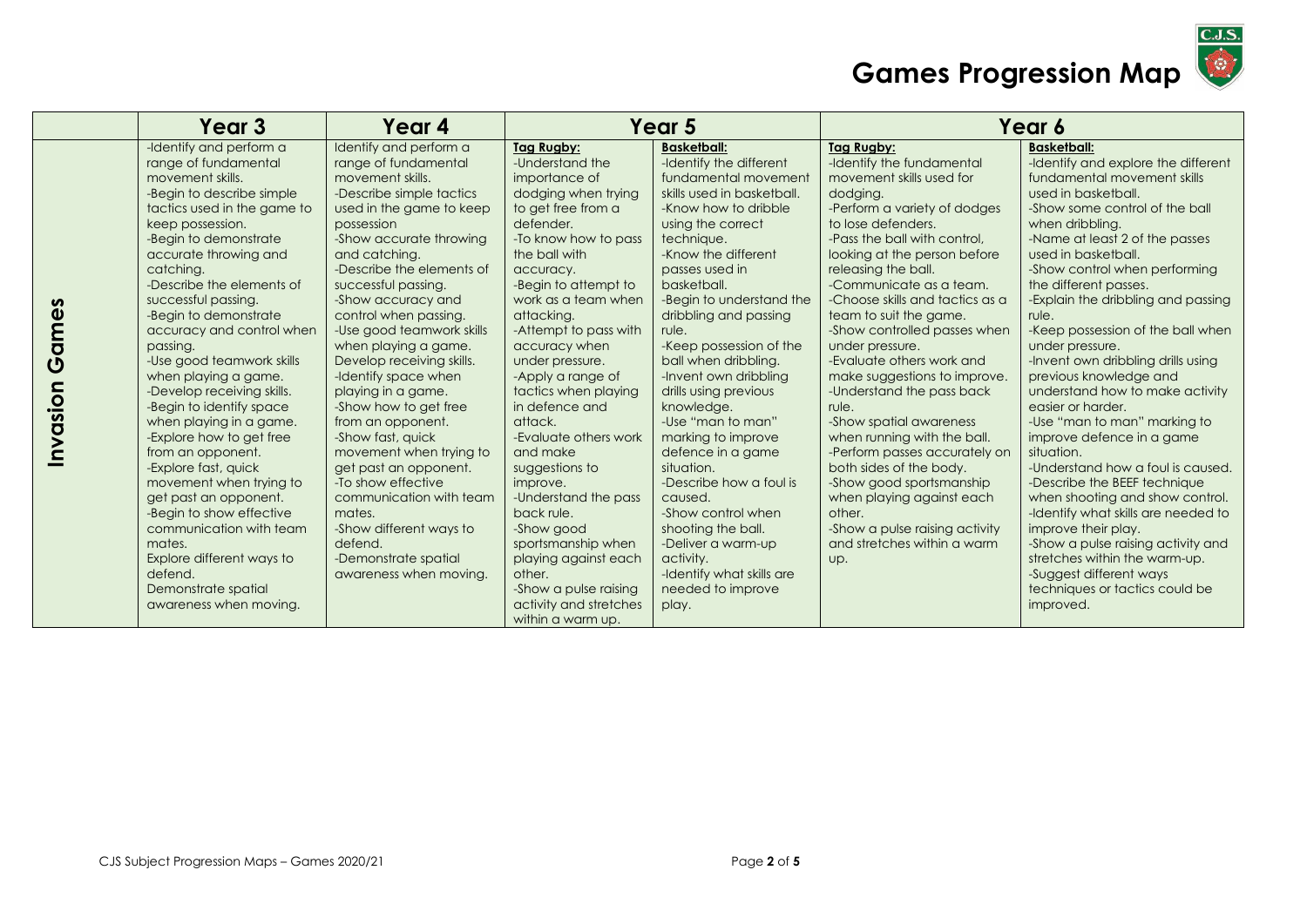

|                                                   | Year 3 | Year 4 | Year 5                                                                                                                                                                                                                                                                                                                                                                                                                                                                                                                                                                                                                                                                                                                                                                                                                  |                                                                                                                                                                                                                                                                                                                                                                                                                                                                                                                                                                                           | Year 6                                                                                                                                                                                                                                                                                                                                                                                                                                                                                                                                                                                                                                                                                                                                                                                                                                                                                                                                                                                                                            |                                                                                                                                                                                                                                                                                                                                                                                                                                                                                                                                                                                                                                                                                                                                         |
|---------------------------------------------------|--------|--------|-------------------------------------------------------------------------------------------------------------------------------------------------------------------------------------------------------------------------------------------------------------------------------------------------------------------------------------------------------------------------------------------------------------------------------------------------------------------------------------------------------------------------------------------------------------------------------------------------------------------------------------------------------------------------------------------------------------------------------------------------------------------------------------------------------------------------|-------------------------------------------------------------------------------------------------------------------------------------------------------------------------------------------------------------------------------------------------------------------------------------------------------------------------------------------------------------------------------------------------------------------------------------------------------------------------------------------------------------------------------------------------------------------------------------------|-----------------------------------------------------------------------------------------------------------------------------------------------------------------------------------------------------------------------------------------------------------------------------------------------------------------------------------------------------------------------------------------------------------------------------------------------------------------------------------------------------------------------------------------------------------------------------------------------------------------------------------------------------------------------------------------------------------------------------------------------------------------------------------------------------------------------------------------------------------------------------------------------------------------------------------------------------------------------------------------------------------------------------------|-----------------------------------------------------------------------------------------------------------------------------------------------------------------------------------------------------------------------------------------------------------------------------------------------------------------------------------------------------------------------------------------------------------------------------------------------------------------------------------------------------------------------------------------------------------------------------------------------------------------------------------------------------------------------------------------------------------------------------------------|
| <b>The</b><br>$\overline{O}$<br>Games<br>Invasion |        |        | <b>Netball:</b><br>-Know the different passes used<br>in netball.<br>-Explore the areas of a netball<br>court.<br>-Understand the footwork rule.<br>-Identify and develop the<br>fundamental movement skills<br>used in netball.<br>-Know the positions of a high five<br>netball team.<br>-Understand the roles of the<br>different positions.<br>-Know different ways of dodging.<br>-Understand the importance of<br>being able to dodge effectively.<br>-Identify fundamental movement<br>skills used when attacking in<br>netball.<br>-Apply attacking skills to keep<br>possession of the ball.<br>-Apply a range of tactics when<br>defending.<br>-Watch others and suggest<br>improvements.<br>-Communicate with each other<br>to plan tactics.<br>-Show good sportsmanship when<br>playing against each other. | Football:<br>-know how to dribble using<br>different parts of the foot.<br>-Understand the importance<br>of space when dribbling.<br>-Make short controlled<br>passes.<br>-Identify strengths and<br>weaknesses when passing.<br>-know how to shoot using the<br>correct technique.<br>-Learn how to close down the<br>space when defending.<br>-Use a range of tactics in<br>attack and defence.<br>-Show good sportsmanship<br>when playing as a team.<br>-Make changes to improve<br>performance.<br>-Use a range of tactics in<br>attack and defence.<br>-Deliver a warm-up activity. | <b>Netball:</b><br>-Perform the three different types of<br>passes with some control.<br>-Show the different areas of the netball<br>court.<br>-Select the correct pass in a game<br>situation.<br>-Describe the footwork rule.<br>-Perform correct footwork most of the<br>time.<br>-Perform the fundamental movement<br>skills used in netball with good control.<br>-Explain the roles of at least 2 positions of<br>a high five netball team.<br>-Mark opposite players, staying close to<br>them.<br>-Perform a type of dodge successfully.<br>-Explain why it is important to dodge<br>when playing netball.<br>-Identify fundamental movement skills<br>used when attacking in netball.<br>-Apply attacking skills to keep possession<br>of the ball in a competitive situation.<br>-Show some understanding of how to<br>defend in the game of netball.<br>-Watch others and suggest<br>improvements.<br>-Communicate with each other to plan<br>tactics.<br>-Show good sportsmanship when playing<br>against each other. | Football:<br>-Keep control of the ball when<br>dribbling<br>-Keep the ball close to the body<br>when dribbling.<br>-Show awareness of space when<br>moving with the ball.<br>-Pass with accuracy when under<br>pressure.<br>-Communicate with partner.<br>-Identify strengths and weaknesses<br>when passing and<br>make changes that could improve<br>passing technique.<br>-Describe the key points of the<br>shooting technique.<br>-Show power and accuracy when<br>shooting.<br>-Play effectively in a team.<br>-Show a low balanced position with<br>their heads up ready to react to<br>attackers.<br>-Show good sportsmanship when<br>playing as a team.<br>-Show a pulse raising activity and<br>stretches within the warm-up. |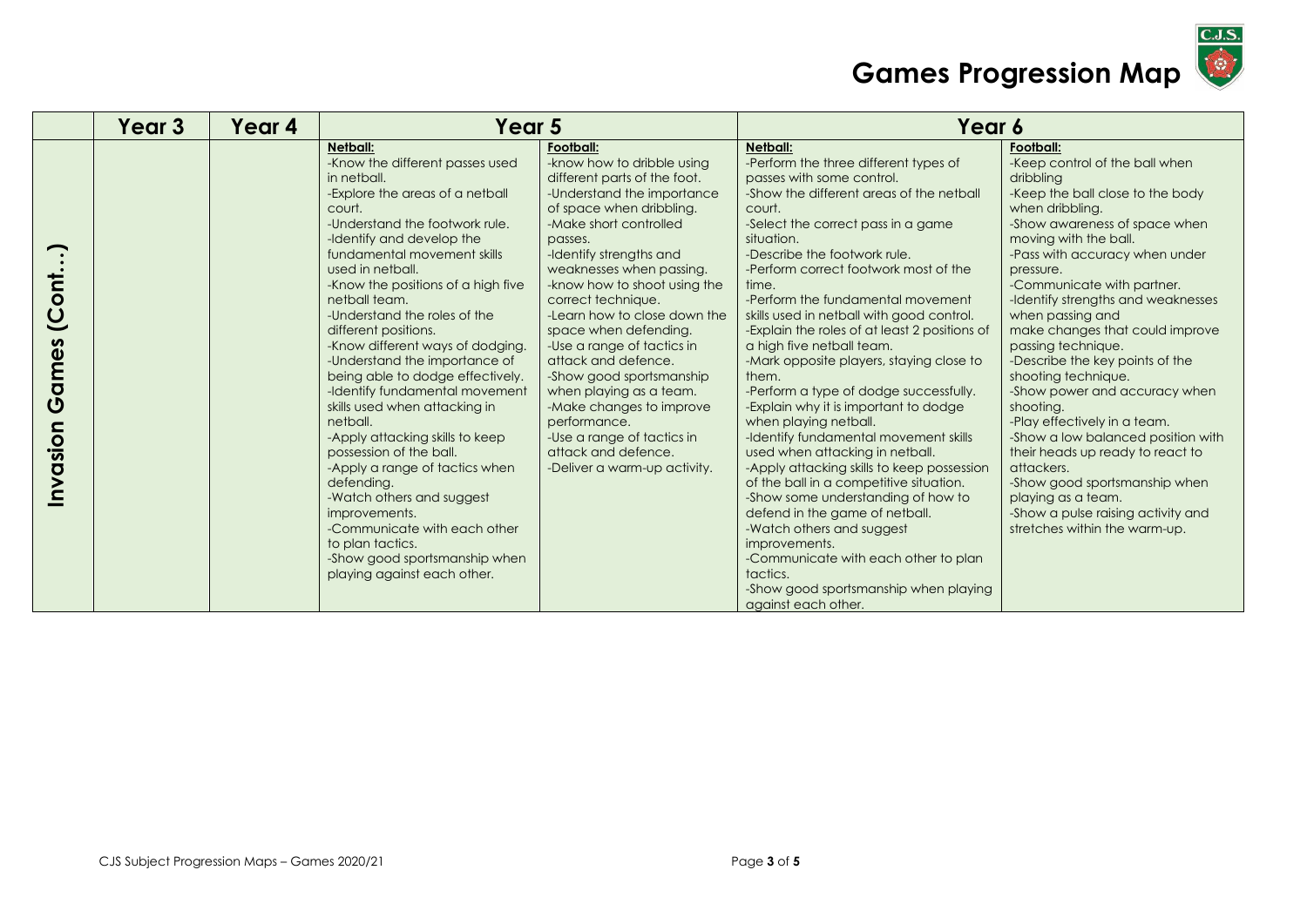

|                                                                                              | Year 3                                                                                                                                                                                                                                                                                                                                                                                                                                                                                                                                                                                                                                                                                                                                                                                                                                                                                                        | Year 4                                                                                                                                                                                                                                                                                                                                                                                                                                                                                                                                                                                                                                                                                                                                                                                                                                    | Year 5                                                                                                                                                                                                                                                                                                                                                                                                                                                                                                                                                                                                                                                                                                                               | Year 6                                                                                                                                                                                                                                                                                                                                                                                                                                                                                                                                                                                                                                                                                                                                                                                                                                                                        |
|----------------------------------------------------------------------------------------------|---------------------------------------------------------------------------------------------------------------------------------------------------------------------------------------------------------------------------------------------------------------------------------------------------------------------------------------------------------------------------------------------------------------------------------------------------------------------------------------------------------------------------------------------------------------------------------------------------------------------------------------------------------------------------------------------------------------------------------------------------------------------------------------------------------------------------------------------------------------------------------------------------------------|-------------------------------------------------------------------------------------------------------------------------------------------------------------------------------------------------------------------------------------------------------------------------------------------------------------------------------------------------------------------------------------------------------------------------------------------------------------------------------------------------------------------------------------------------------------------------------------------------------------------------------------------------------------------------------------------------------------------------------------------------------------------------------------------------------------------------------------------|--------------------------------------------------------------------------------------------------------------------------------------------------------------------------------------------------------------------------------------------------------------------------------------------------------------------------------------------------------------------------------------------------------------------------------------------------------------------------------------------------------------------------------------------------------------------------------------------------------------------------------------------------------------------------------------------------------------------------------------|-------------------------------------------------------------------------------------------------------------------------------------------------------------------------------------------------------------------------------------------------------------------------------------------------------------------------------------------------------------------------------------------------------------------------------------------------------------------------------------------------------------------------------------------------------------------------------------------------------------------------------------------------------------------------------------------------------------------------------------------------------------------------------------------------------------------------------------------------------------------------------|
| $\infty$<br>$\bar{\sigma}$<br>$\boldsymbol{\mathsf{C}}$<br><b>Wall</b><br>ಯ<br><b>b</b><br>Z | -Begin to demonstrate the correct stance for the ready<br>position.<br>-Understand the importance of power when sending over<br>a range of distances.<br>-Discuss simple tactics when trying to score a point<br>-Begin to push a ball with some degree of accuracy when<br>working with a partner.<br>-Demonstrate a range of fundamental skills.<br>-Attempt to show good ball control when attempting to<br>return it.<br>-Attempt to maintain control during a rally with a partner.<br>-Begin to identify how to change the speed of the ball<br>when playing in a game.<br>-Attempt to control the direction of the volley with good<br>racket control.<br>-Evaluate others work using simple criteria.<br>-Show awareness of opponents and team mates when<br>playing games.<br>-To know when to mark a player and when to mark the<br>space.<br>-Watch others and give ideas of how to improve skills | -Demonstrate the correct stance for the<br>ready position.<br>-Understand the importance of power<br>when sending over a range of distances.<br>-Discuss simple tactics when trying to<br>score a point<br>-Push a ball with accuracy when working<br>with a partner.<br>Demonstrate a range of fundamental<br>skills.<br>-Show good ball control when attempting<br>to return it.<br>-Maintain control during a rally with a<br>partner.<br>-Know how to change the speed of the<br>ball when playing in a game.<br>-Control the direction of the volley with<br>good racket control.<br>-Evaluate others work using simple criteria.<br>-Show awareness of opponents and team<br>mates when playing games.<br>-To know when to mark a player and<br>when to mark the space.<br>-Watch others and give ideas of how to<br>improve skills | -Begin to show the ready position<br>when waiting for the ball.<br>-Know how to send a ball with the<br>correct power.<br>- Perform a range of fundamental<br>movement skills.<br>-Attempt to use a racket with the<br>correct technique.<br>-Understand how to perform a<br>forehand shot.<br>-Understand how to perform a<br>backhand shot.<br>-Know where to stand in order to<br>receive the ball successfully.<br>-know what a volley shot is.<br>-Understand when to use a volley<br>shot.<br>-Learn simple scoring rules.<br>-Identify others strengths and<br>weaknesses and suggest ways for<br>them to improve.<br>-Evaluate and recognise own<br>success.<br>-Show good sportsmanship when<br>playing against each other. | -Show the ready position when waiting for the<br>ball.<br>-Change power of the ball when sending<br>over a range of distances.<br>-Perform a range of fundamental movement<br>skills with control.<br>-Show correct grip when holding the racket.<br>-Perform the forehand shot with some control.<br>-Show correct grip of racket when performing<br>the backhand.<br>-Understand when to use a backhand shot.<br>-Recover to the middle after all shots.<br>-Describe key points of the volley shot.<br>-Show good rally position when playing in a<br>rally.<br>-Apply simple scoring rules when playing in a<br>game.<br>-Identify others strengths and weaknesses and<br>suggest ways for them to improve.<br>-Evaluate and recognise own success.<br>-Describe what makes own performance<br>effective.<br>-Show good sportsmanship when playing<br>against each other. |

|                  | Year 3                                                                                                                                                                                                                                                                                                                                                                                                                                                                                                                                                      | Year 4                                                                                                                                                                                                                                                                                                                                                                                                                                                                                                                                  | Year 5                                                                                                                                                                                                                                                                                                                                                                                                                                                                                                           | Year 6                                                                                                                                                                                                                                                                                                                                                                                                                                                                                                     |
|------------------|-------------------------------------------------------------------------------------------------------------------------------------------------------------------------------------------------------------------------------------------------------------------------------------------------------------------------------------------------------------------------------------------------------------------------------------------------------------------------------------------------------------------------------------------------------------|-----------------------------------------------------------------------------------------------------------------------------------------------------------------------------------------------------------------------------------------------------------------------------------------------------------------------------------------------------------------------------------------------------------------------------------------------------------------------------------------------------------------------------------------|------------------------------------------------------------------------------------------------------------------------------------------------------------------------------------------------------------------------------------------------------------------------------------------------------------------------------------------------------------------------------------------------------------------------------------------------------------------------------------------------------------------|------------------------------------------------------------------------------------------------------------------------------------------------------------------------------------------------------------------------------------------------------------------------------------------------------------------------------------------------------------------------------------------------------------------------------------------------------------------------------------------------------------|
| n<br>Φ<br>€<br>ω | -Begin to explore a range of orienteering and<br>problem solving activities.<br>- Attempt to lead simple OAA related warm ups<br>and cool downs Understand why OAA is good<br>for your well-being.<br>- Select and use simple tactics and strategies to<br>overcome problems and challenges Co-<br>operate effectively to work as a team.<br>- Show strength, speed and stamina in OAA<br>activities.<br>-Effectively apply techniques to support<br>yourself and others when undertaking OAA<br>activities (balance, counter-balance,<br>timing, spotting) | -Explore a range of orienteering and<br>problem solving activities.<br>Lead simple OAA related warm ups and<br>cool downs Understand why OAA is good<br>for your well-being.<br>- Select and use simple tactics and<br>strategies to overcome problems and<br>challenges Co-operate effectively to<br>work as a team.<br>- Show strength, speed and stamina in<br>OAA activities.<br>-Effectively apply techniques to<br>support yourself and others when<br>undertaking OAA activities (balance,<br>counter-balance, timing, spotting) | -Explore a range of orienteering and<br>problem solving activities.<br>-Attempt different ways of<br>communicating, collaborating and<br>competing with each other.<br>-Begin to develop an understanding<br>of how to improve in a variety of<br>outdoor and adventurous activities.<br>-Demonstrate strength, speed and<br>stamina in OAA activities.<br>-Confidently apply techniques to<br>support yourself and others when<br>undertaking OAA activities<br>(balance, counter-balance, timing,<br>spotting) | -Explore a range of orienteering and<br>problem solving activities.<br>-Explore different ways of communicating,<br>collaborating and competing with each<br>other.<br>-Develop an understanding of how to<br>improve in a variety of outdoor and<br>adventurous activities.<br>-Demonstrate good strength, speed and<br>staming in OAA activities.<br>-Confidently apply techniques to support<br>yourself and others when undertaking<br>OAA activities (balance, counter-<br>balance, timing, spotting) |